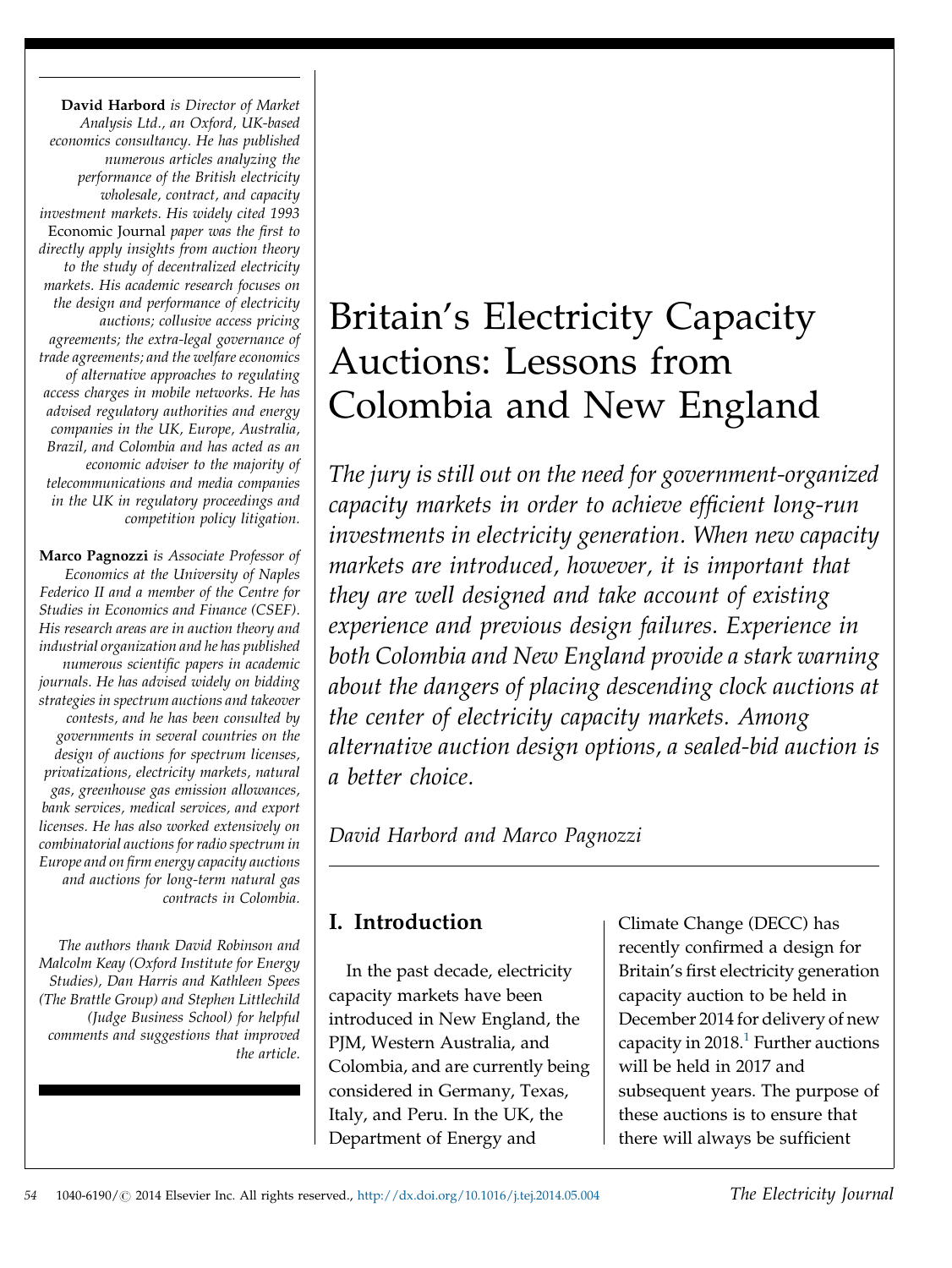generation capacity available to meet peak demands for electricity, and energy companies will receive an auction-determined capacity fee in return for an obligation to deliver energy in periods of system stress, when capacity margins are tight.

 $\mathbf T$  n theory, electricity capacity auctions work in tandem with electricity spot and forward markets to ensure that energy companies invest in sufficient capacity to meet consumer demand for reliability. But economists disagree about whether electricity markets – unlike the markets for breakfast cereals or new cars – require special institutions like government-organized capacity markets to achieve efficient longrun investments. Those in favor point to ''market failures'' such as the lack of demand-side participation in many electricity markets which makes market clearing problematic in times of scarcity, or to ''missing money'' due to regulatory caps on peakperiod prices, to justify the need for intervention. Excessive price volatility and coordination failures are further factors that have been adduced in support of introducing capacity markets.<sup>[2](#page-7-0)</sup>

Other economists argue that there is nothing special about electricity, and point to the numerous examples of liberalized electricity markets that perform well without such measures. They also point out that rather than reflecting consumer preferences for reliability, in reality capacity

markets procure generation resources to satisfy governmentmandated levels of supply security, based on estimates of future demand which often turn out to be wildly incorrect.<sup>3</sup> S ome analysts argue that<br>existing capacity markets have failed to achieve their intended purpose of ensuring a reliable supply of electricity,

despite the high costs they have

imposed on consumers.<sup>4</sup>

Some analysts argue that existing capacity markets have failed to achieve their intended purpose of ensuring a reliable supply of electricity.

Whatever the theoretical pros and cons, policymakers in many countries are now expressing concerns that liberalized energy markets might not guarantee reliable long-run supplies of electricity, and the UK government obviously does not believe that the current energy market will deliver enough new power stations to keep the lights on in the future. We will not enter into this debate in this article. Rather, given that a capacity market is being introduced in Britain, we ask whether the auction design currently being proposed by the DECC is fit for its intended purpose. The DECC's capacity auction is virtually identical to the auction introduced first in the New England ISO's capacity market in 2006, and later for Colombia's "Firm Energy" market in  $2008$ .<sup>[5](#page-7-0)</sup> Experience to date with this auction design has been mixed at best.

## II. The DECC's Auction Design

The DECC proposes to use periodic descending, uniformprice clock auctions to elicit offers to supply new capacity from generating companies to meet predicted demand in future years. In a descending clock auction the auctioneer initially announces a high price for new capacity so that total supply exceeds demand.<sup>[6](#page-7-0)</sup> Price is then progressively reduced until enough capacity offers are withdrawn so that excess supply is eliminated.<sup>[7](#page-7-0)</sup> The minimum price for which there is still sufficient capacity offered to meet demand sets the capacity fee to be paid to all successful suppliers in the auction, including existing resources. New capacity offered in the auctions will be able to sign 15-year capacity agreements at the auction clearing price. Existing capacity will have access to rolling one-year agreements at auctiondetermined prices.

The argument in favor of using a clock auction is that it allows for what economists call ''price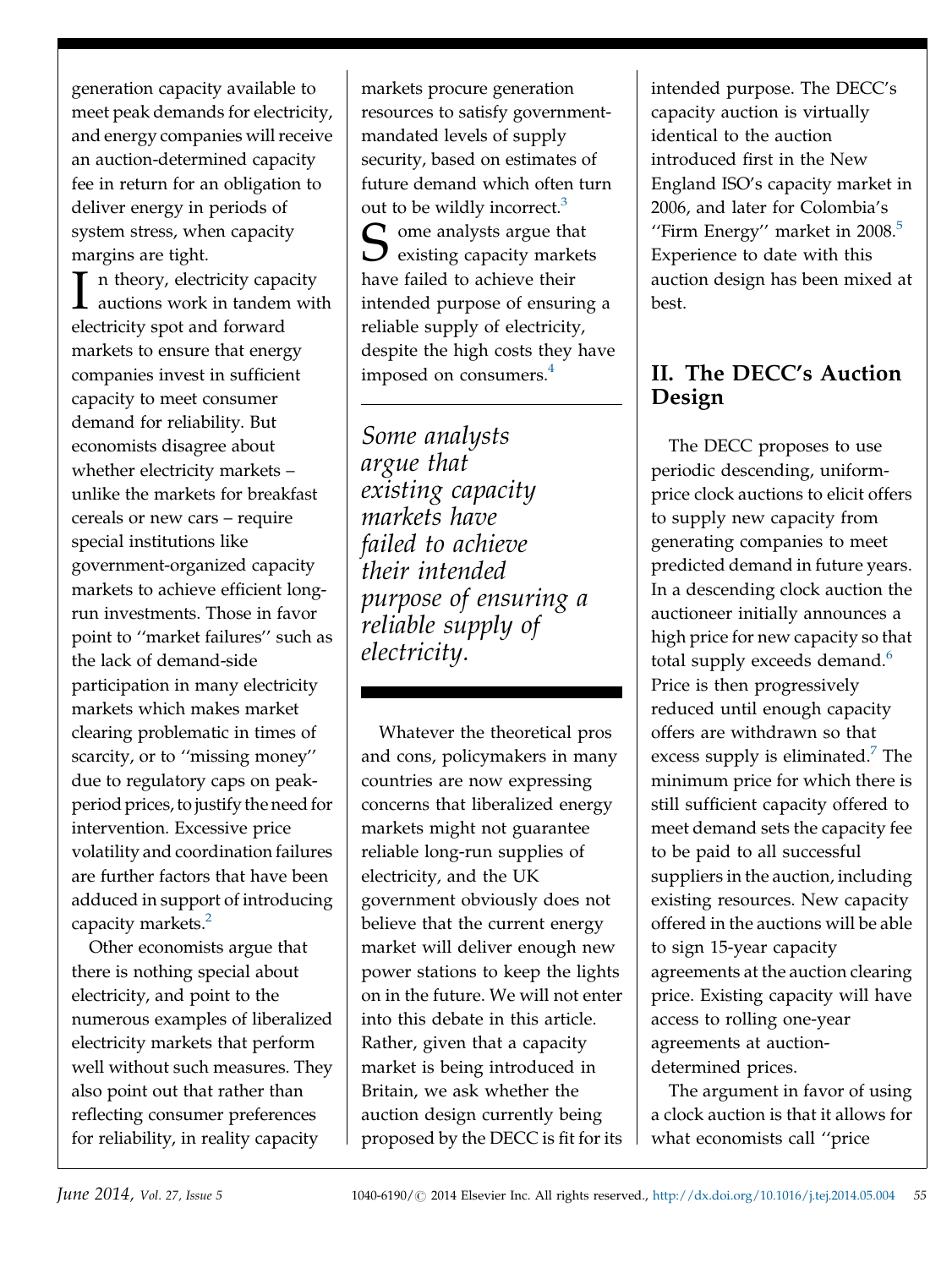discovery.'' The idea is that generating companies face significant ''common value'' uncertainty concerning the value of a new power plant and this uncertainty will lead them to bid conservatively, i.e. by demanding a higher price for new capacity, to avoid falling victim to the ''winner's curse.'' Significant levels of common value uncertainty could even induce generating companies not to participate in the auction, if they are not prepared to face the value risk of constructing a new power plant.<sup>8</sup>

 $A$  clock auction alleviates<br>this problem by allowing bidders to observe the changing balance of demand and supply during the auction, and to revise their value estimates in light of this information. This reduction of uncertainty enables bidders to bid more aggressively without fear of the winner's curse, because capacity offers can be reduced when a bidder sees a significant number of other offers withdrawn from the auction. This can both reduce costs and improve efficiency. The DECC recognizes that there may be an increased risk of collusion in a descending clock auction, as compared to a sealed-bid auction, because bidders can observe and respond to their competitors' behavior round by round. It nevertheless argues that this consideration is outweighed by the potential for improved efficiency. As the DECC puts it, ''the ability to observe the behaviour of participants in

previous rounds in a descending clock auction, and to adapt bidding behaviour on this basis, mitigates risk and should increase the likelihood that the most efficient providers win capacity agreements."<sup>[9](#page-7-0)</sup>  $\bigcap$  rice discovery is only relevant, however, if the products in the auction have common value elements, and if bidders have private information about these values. While the DECC suggests that common

> Significant levels of common value uncertainty could even induce generating companies not to participate in the auction.

value uncertainty and price discovery have been key considerations in its decision to adopt the descending clock auction format, there are reasons for doubting that these are compelling concerns in electricity capacity markets. For generators participating in a capacity auction, the main source of common value uncertainty is the future path of electricity prices, which determines the revenues they will receive from selling electricity into spot or forward markets. But it is far from clear that generators have any useful information to ''share'' about this in a descending clock

auction: no generation company is likely to have better, or even different, information on the future path of electricity prices than any other. Investment costs, on the other hand, do not exhibit true common value uncertainty. To the extent that there is uncertainty about them, it concerns idiosyncratic and private components of companies' costs. Hence energy companies are unlikely to reevaluate their capacity cost estimates in light of information revealed in an auction. $10$  In any event, since participants do not know the identities of other bidders active in the clock auction, it is not clear what information about investment costs they could possibly infer solely from observing the level of excess supply in each round of the auction $11$ 

## III. Experience in Colombia and New England

Whatever one believes about the desirability of price discovery in electricity capacity auctions, experience from using the clock auction format in Colombia has demonstrated that a much more pressing concern is the opportunity it provides large bidders to strategically manipulate auction prices by allowing them to see exactly when the withdrawal of a capacity offer will end the auction at an artificially high price. In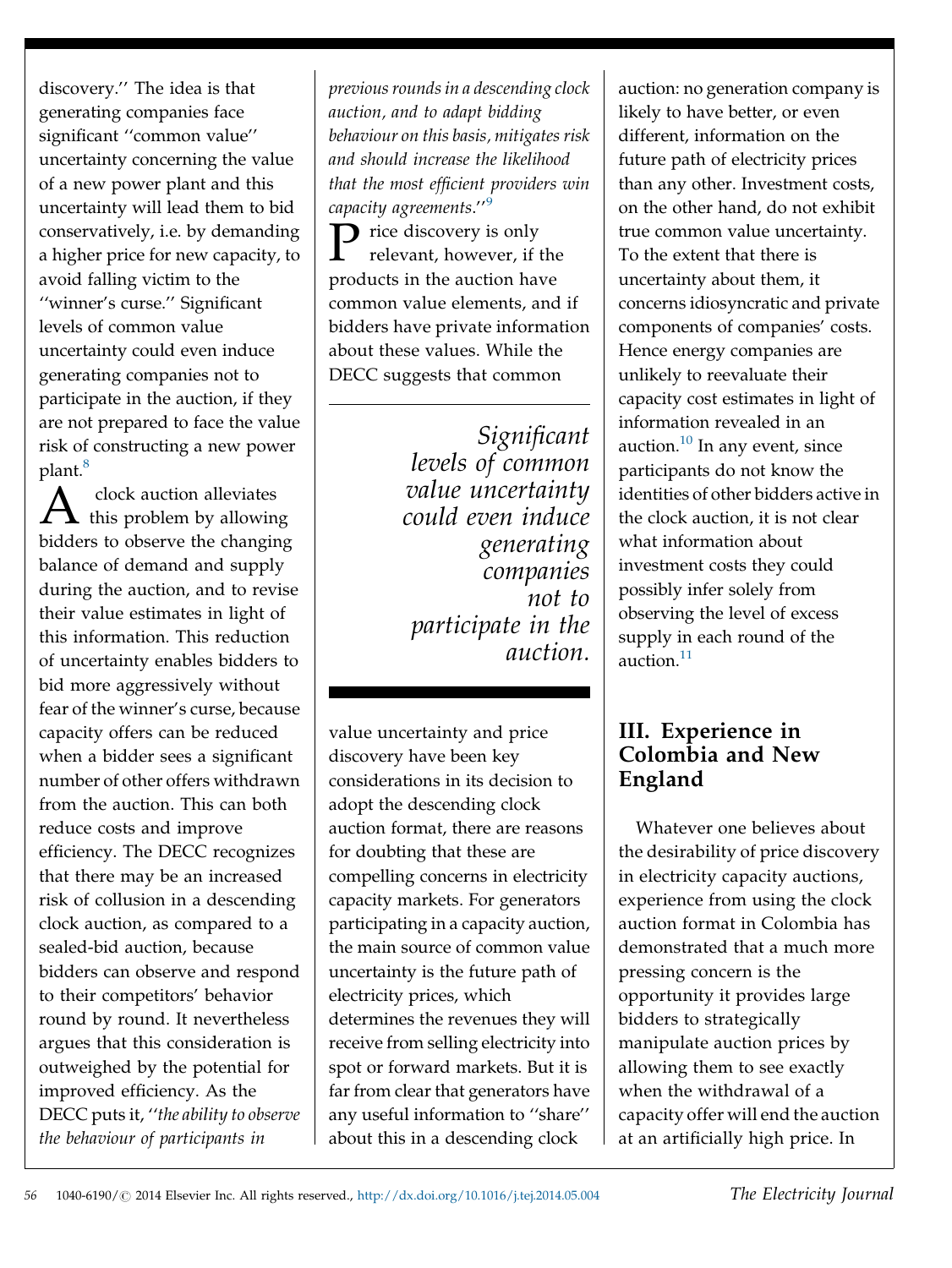other words, providing information on the balance of supply and demand during each round of the auction allows bidders to see the precise point at which they become ''pivotal,'' and able to unilaterally induce a high auction price by strategically adjusting their bidding behavior. This supply reduction problem is especially acute when a relatively small number of large energy companies dominate the markets for new generation capacity, as is the case in both Colombia and Britain, and when bids are for discrete capacity units. Moreover, the presence of large bidders with significant amounts of existing capacity in the auction that will receive the auction-clearing price set by new capacity, further exacerbates the market power problem.

T he Colombian Commission for the Regulation of Energy and Gas (CREG) has now held two capacity auctions using the descending clock auction format: the first in May 2008 and the second in December 2011. The 2008 auction ended early at the first point at which a large bidder could see that it had become ''pivotal'' and able to withdraw one of its offers to set a high capacity price. To avoid this happening again, in 2011 the CREG adopted measures to make this strategy harder by reducing the amount of information on demand and supply revealed to bidders during the auction. This was not sufficient, however, and the auctioneers abandoned the

auction after the initial two rounds and effectively held a sealed-bid auction in its place. $^{12}$ They subsequently recommended changing the auction format to a combinatorial clock auction followed by a sealed-bid stage to reduce the risk of this being repeated in the future.<sup>13</sup>

We know less about the New England experience, but it also suggests problems. The first seven auctions from 2007 to 2013

Experience in both Colombia and New England provides a stark warning about the dangers of placing descending clock auctions at the center of electricity capacity markets.

concluded at the auction floor price of \$3.15/kW-month with a significant excess supply. Given the large amounts of excess capacity and the artificial price floors, the outcomes of these auctions provide little information about their performance. Prior to the 2014 auction, however, the price floor was abolished and significant amounts of generation capacity were withdrawn from the market. The eighth auction thus commenced at a starting price of \$15.82/kW-month and concluded after a single round at a clearing price of \$15.00/kW-month, when a generator withdrew its capacity from the auction. $14$  This suggests an outcome comparable to the Colombian experience in which a single pivotal bidder was able to withdraw capacity to set a high price early in the auction.

Unlike the DECC's proposal to pay both new and existing capacity the auction clearing price, however, under the New England rules only 1.370 MW of new resources will receive the \$15 price. Existing resources (with the exception of the constrained region around Boston) will be paid a \$7.025/kW-month price ceiling. Decoupling the prices paid to new versus existing capacity is a potentially important market power mitigation measure, especially when most of the new capacity offered in the auction is likely to come from a relatively small number of energy companies which already own the lion's share of extant capacity.

## IV. Auction Design Choices

Experience in both Colombia and New England provides a stark warning about the dangers of placing descending clock auctions at the center of electricity capacity markets. The problems experienced in Colombia are endemic to descending clock auctions for generation with large, indivisible capacity bids so similar problems will likely arise in the UK, particularly since in both markets generation is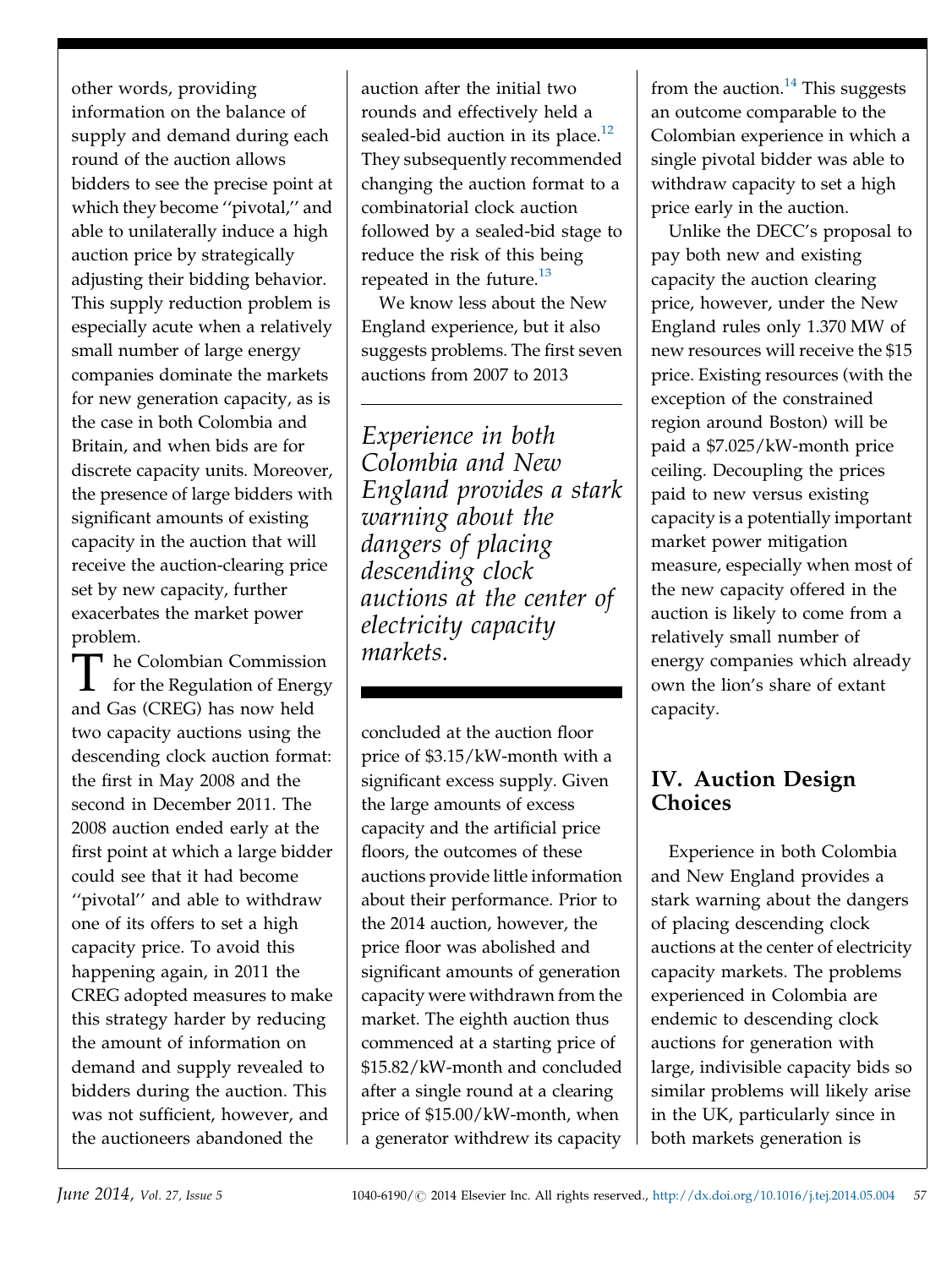dominated by a handful of large companies. While not identical to Colombia's, New England's experience raises further questions about the efficacy of the DECC's current auction design. I n our second report for the **L** Colombian Commission for the Regulation of Energy and Gas we considered three possible options for addressing these market power issues:

• an increase in the amount of demand uncertainty faced by bidders in the auction;

• the use of a combinatorial clock auction; or

• adoption of a sealed-bid uniform-price or discriminatoryprice auction.

We discuss each of these options briefly in turn.

#### A. Increased demand uncertainty

Demand uncertainty can be increased either by introducing a random component in demand, so that reported information on excess supply is sufficiently uncertain to make price manipulation strategies more risky, or by allowing the auctioneer to reduce demand after observing the bids submitted in any round. $15$  It is important to recall, however, that the primary rationale for using a descending clock auction is price discovery, and as we reduce the amount of information provided during the auction, or increase uncertainty about it, we are reducing the opportunities for learning being

provided to bidders. Hence significant reductions in the information provided, or introducing significant degrees of uncertainty, violate the spirit of the entire enterprise. It thus makes little sense to address the problem of pivotal bidders in clock auctions by progressively increasing demand uncertainty parameters, or reducing opportunities for price discovery in other ways.

> Significant reductions in the information provided, or introducing significant degrees of uncertainty, violate the spirit of the entire enterprise.

#### B. Combinatorial clock auction

Combinatorial clock auctions are used to sell radio spectrum to telecommunications companies in a number of countries. They are dynamic auctions that allow bidders to bid on packages of objects. $16$  The auction begins with a ''clock'' stage in which prices increase for objects with excess demand, until there is no excess demand for any object. This is followed by a sealed-bid round, in which bidders can increase their bids on packages on which they have previously bid and submit

new bids on other packages.[17](#page-8-0) All of the bids are then used to determine the value-maximizing assignment of objects on sale. It is an appropriate design for auctions in which bidders have heterogeneous, but similar objects to sell and there are complementarities between them, as it allows bidders to avoid the "exposure" problem.<sup>[18](#page-8-0)</sup>  $\prod$  lectricity capacity or firm<br>
energy auctions are for a<br>  $\vdots$ single, potentially divisible, product – generation capacity in GWh – hence in this case it is unlikely that a combinatorial auction would result in any significant improvements in efficiency. A combinatorial auction could in principle be useful where bidders have decreasing marginal costs of production from a single generating plant, so are willing to sell larger quantities at a lower per unit price than a smaller

quantity. But combinatorial auctions introduce a number of additional complications. For example, a particular and typically complex pricing rule must be chosen. The ''secondprice'' rule adopted in a number of combinatorial spectrum auctions has some undesirable properties. It may lead to larger companies being paid higher prices than smaller ones for identical quantities of energy, and it makes it very difficult for bidders to anticipate how their bids will affect the final auction prices, which may make them unwilling to bid truthfully.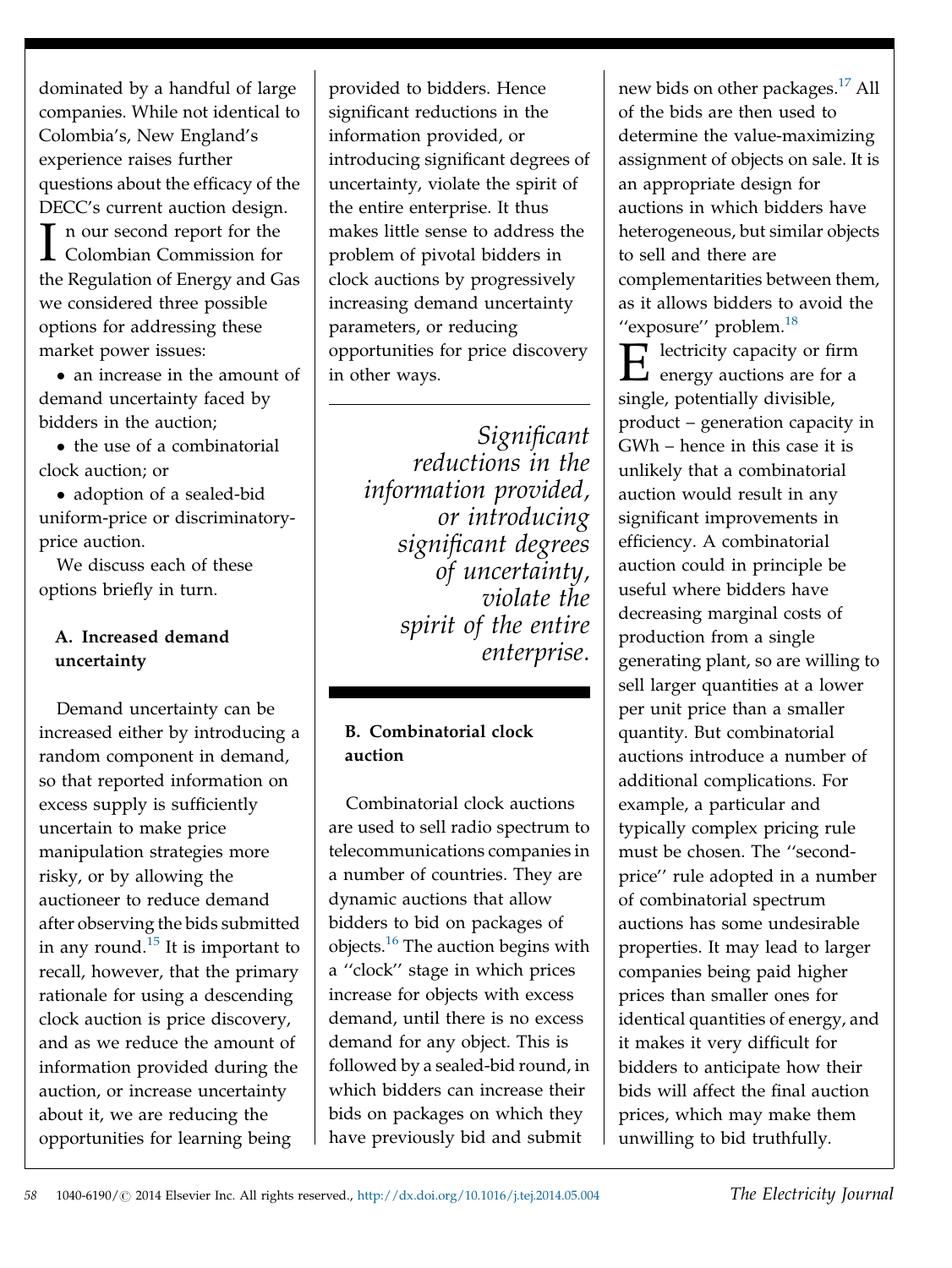Moreover, an activity rule must be designed for the clock stage of the auction, and there is no agreement to date over the most appropriate one.<sup>19</sup>

**H** ence, the additional cost in complexity created by a combinatorial auction, both in terms of implementation by the auctioneer and choice of bidding strategies by participants, likely outweighs any advantages in resolving issues to do with economies of scale or cost complementarities.

### C. Sealed-bid uniform-price or discriminatory-price auction

Since price discovery does not seem to play any significant role from the point of view of the bidders in capacity auctions, a sealed-bid auction appears to be the best solution. In this auction format bidders submit sealed bids that represent their supply functions – i.e. the lowest prices at which they are willing to sell different quantities of capacity – and the quantity acquired by the auctioneer equates bidders' total supply to the auctioneer's demand.

The two most commonly used multi-object sealed-bid auctions for a homogeneous divisible good such as generation capacity are the uniform-price (''pay-asclear'') and the discriminatoryprice (''pay-as-bid'') auction. In a uniform-price auction all capacity is sold by winning bidders at the same market-clearing price, while in a discriminatory-price auction each winning bidder is paid its own bid for the quantities that it sells.

Arguably, the main advantage of a uniform-price auction is that it satisfies the ''law of one price.'' Since all capacity is sold at the same price, no bidder is paid more than any other for an identical good. This makes



bidding particularly straightforward for small bidders who can simply bid their own valuations and receive the auction determined market-clearing price. In a discriminatory-price auction, on the other hand, winners are paid their own bids so need to have good information about the distribution of their rivals' valuations in order to determine an optimal bidding strategy. Hence bidding in these auctions can be especially complex for small bidders.

A potential disadvantage of uniform-price auctions is that they may have multiple Nash equilibria, in some of which bidders implicitly coordinate on high prices, by offering extremely low prices for quantities smaller than their equilibrium share. $^{20}$ These high-price equilibria exist when the quantity demanded by the auctioneer is fixed and bidders can submit continuous supply functions. However, the auctioneer can reduce them by demanding a random quantity, or it can eliminate them altogether by maintaining the flexibility to adjust its demand after receiving bidders' bids.<sup>[21](#page-8-0)</sup> Moreover, highprice equilibria do not arise if bids are discrete, as in almost all actual auctions, and the quantity demanded is random or  $uncertain<sup>22</sup>$ 

In discriminatory auctions coordinated supply reduction resulting in high-price equilibria is less of a problem because each bidder receives its actual bid for the quantity that it sells. $^{23}$  $^{23}$  $^{23}$  This is probably the main advantage of a discriminatory-price auction compared to a uniform-price auction.

The academic literature on discriminatory-price and uniform-price auctions finds neither auction format for sealedbid multi-object auctions to be unambiguously superior to the other.[24](#page-8-0) The empirical evidence is also inconclusive. On balance, the advantages of a uniform-price auction in terms of price uniqueness and simplicity for small bidders probably makes it a preferable choice over a discriminatory-price auction, especially since uncertainty about competitors' strategies and the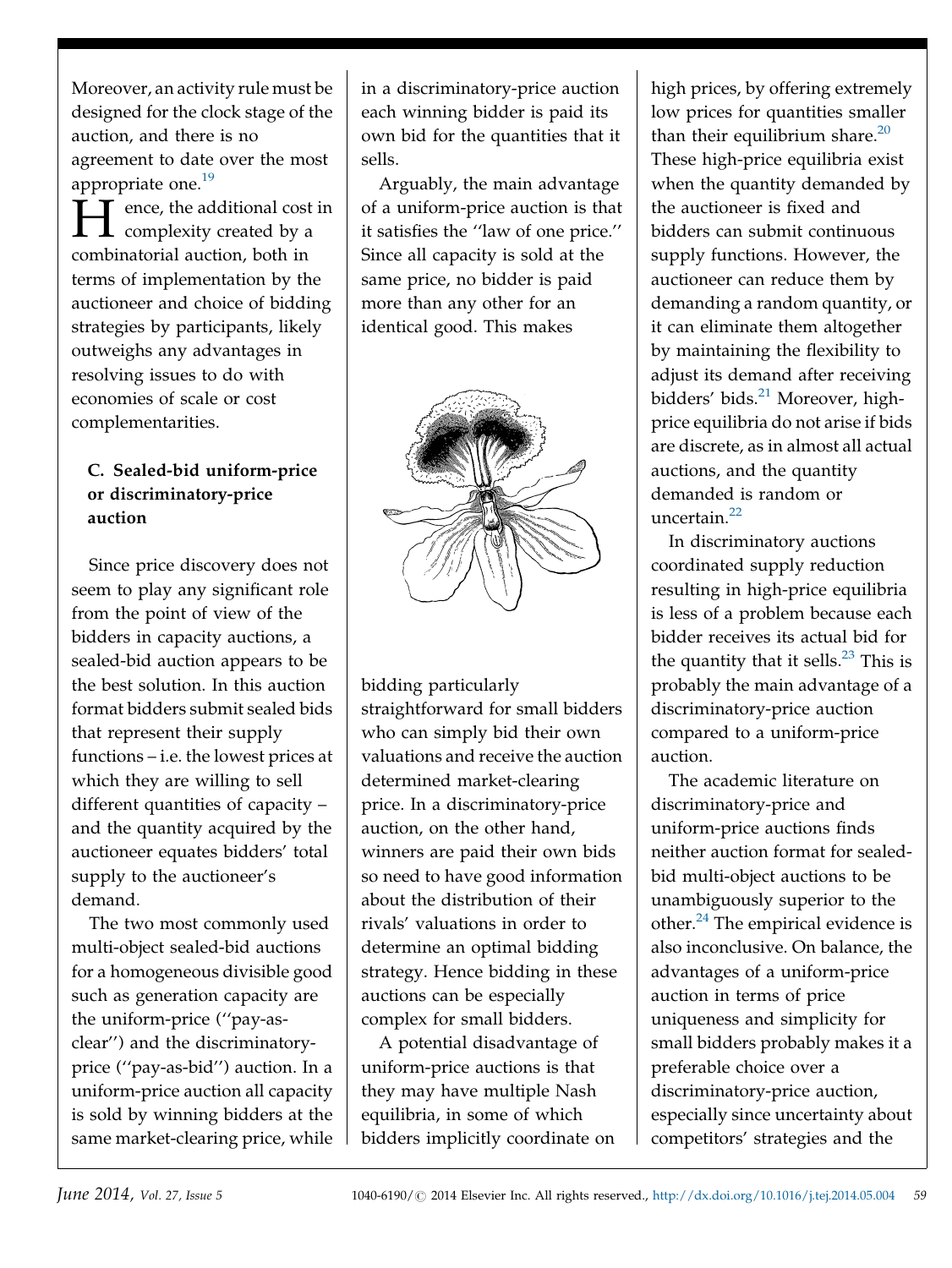actual market-clearing price generated by a sealed-bid auction will likely be sufficient to discourage bidders from strategically manipulating their bids.

#### D. Choice of price in a uniform-price auction

A final issue is the choice of price in a uniform-price auction. With discrete bids or supply functions, there is some flexibility in the definition of a marketclearing price: any price between the highest winning (or accepted) bid and the lowest losing (or rejected) bid can equate demand and supply. Moreover, because of the indivisibility of bids these auctions will generically terminate with either excess supply or excess demand.

I n a sealed-bid auction, setting<br>price equal to the highest accepted bid may increase bidders' incentive to strategically reduce supply. The incentive to unilaterally reduce supply stems from the fact that, if a bid is pivotal, it affects the price paid to all capacity accepted in the auction, so bidders have an incentive to increase their bids even though this may reduce the quantity they sell. $^{25}$  $^{25}$  $^{25}$  By contrast, if the auction price is set equal to the lowest rejected bid, increasing a bid will increase the auction price only if this bid is rejected. Hence, a bidder may increase the price it is paid for its other winning plants only by increasing its bid for a losing plant; but a bid for a

specific plant or unit will never affect the price paid for the energy produced by that plant. Therefore, bidders will perceive a lower incentive to reduce supply in a uniform-price auction when the auction price is equal to the lowest rejected bid.

C hoosing a market-clearing<br>price equal to the lowest rejected bid may appear to be the



preferable option. However, for any given set of bids, an auction price equal to the lowest rejected bid increases the price paid by the auctioneer for all of the capacity that it purchases, and nothing guarantees that this price differential will be small. $^{26}$ 

## V. Conclusion

The jury is still out on the need for government-organized capacity markets in order to achieve efficient long-run investments in electricity generation. When new capacity markets are introduced however, it is important that they be well

designed and take account of existing experience and previous design failures. Experience in both Colombia and New England provide a stark warning about the dangers of placing descending clock auctions at the center of electricity capacity markets. The problems experienced in Colombia are endemic to descending clock auctions for generation with large, indivisible capacity bids so similar problems will likely arise in the UK, particularly since in both markets generation is dominated by a handful of large companies. While not identical to Colombia's, New England's experience raises further questions about the efficacy of the DECC's current auction design.

Somewhat paradoxically, the Department of Energy & Climate Change is simultaneously proposing to use either a discriminatory or uniform price sealed-bid auction to allocate contracts for differences to renewable, low-carbon energy projects, $27$  despite the fact that the case for a descending clock auction is arguably much stronger for these newer technologies. $^{28}$  $^{28}$  $^{28}$  A sealed-bid auction format should be considered for the technologyneutral capacity market as well.

While there are a number of design options for multi-unit sealed-bid auctions, uniform price auctions have the advantage of making bidding simple, thus encouraging the entry of smaller bidders into the market. It is less clear whether the uniform price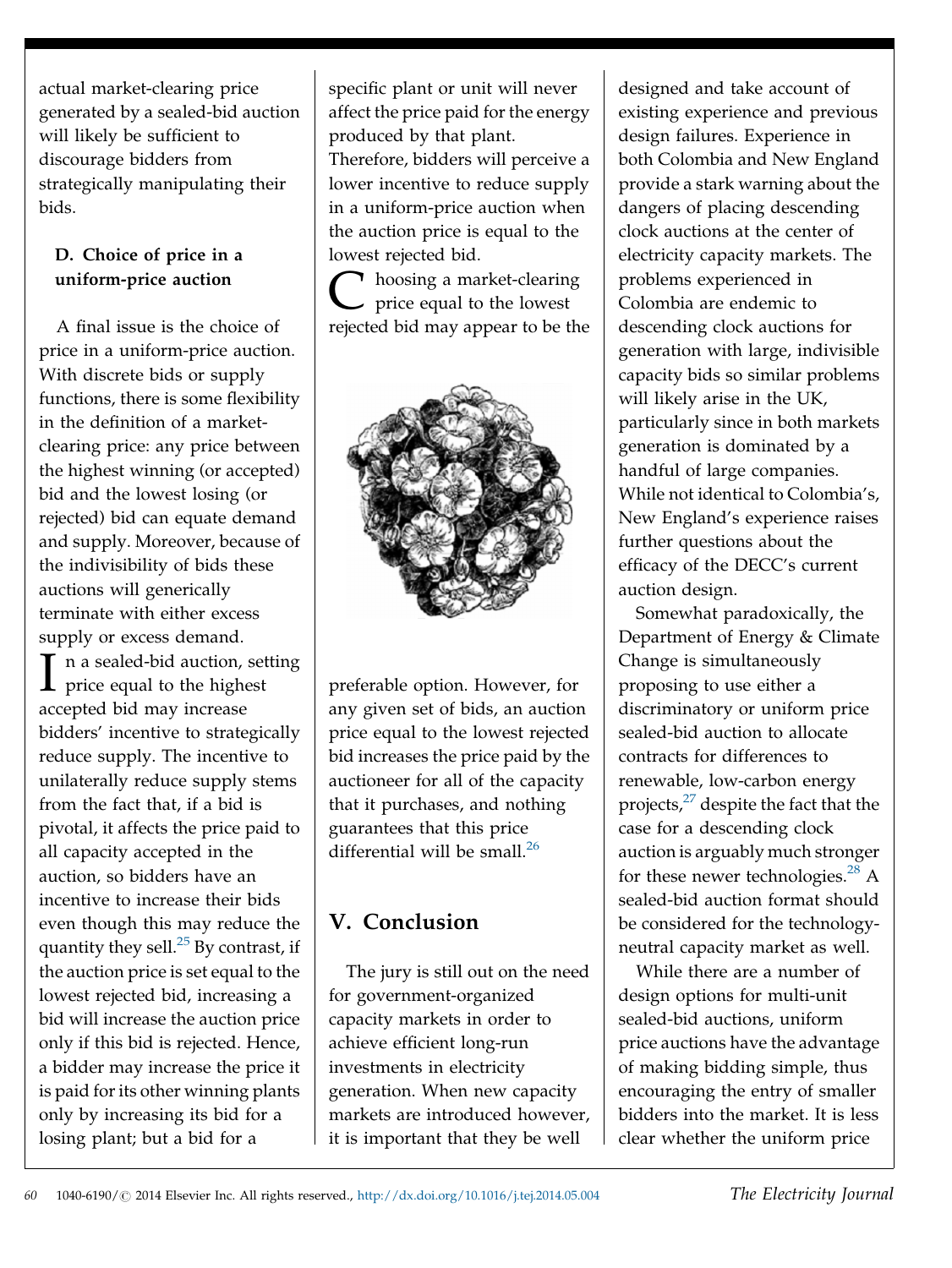<span id="page-7-0"></span>should be set by the highest accepted or the lowest rejected bid. Regulatory authorities, however, find it notoriously difficult to explain why an auction should pay higher prices to winning bidders than seems strictly necessary, especially when these differences can be large.

#### Endnotes:

1. Department of Energy & Climate Change, 2013, June. Electricity Market Reform: Capacity Market – Detailed Design Proposals; Department of Energy & Climate Change, 2013, October. Electricity Market Reform: Capacity Market – Update.

2. Cramton, P., Ockenfels, A., 2012. Economics and design of capacity markets for the power sector. Z. Energie., 36, 113–134; Cramton, P., Ockenfels, A., Stoft, S., 2013, September. Capacity market fundamentals. Econ. Energy Environ. Policy, 2, 2; Joskow, P., 2008. Capacity payments in imperfect electricity markets: need and design. Utilities Policy, 16, 159–170.

3. Wolak, F., 2004. What's Wrong with Capacity Markets? Stanford University; Wolak, F., 2013. Economic and political constraints on the demand-side of electricity industry restructuring processes. Rev. Econ. Inst., 4 (Winter (1)); Kleit, A., Michaels, R., 2013. If you buy the power, why pay for the power plant? Reforming Texas electricity markets. Regulation 36 (Summer), 2.

4. For example, American Public Power Association, 2013, February. RTO Capacity Markets and Their Impacts on Consumers and Public Power, Fact Sheet; Nelder, C., 2013, September. The Perils of Electricity Capacity Markets. Green Tech Media.

5. See Cramton, P., Stoft, S., 2005, August/September. A capacity market that makes sense. Electricity J., 18, 43– 54; Cramton, P., Stoft, S., 2007. Colombia's firm energy market. In:

Proceedings of the Hawaii International Conference on System Sciences.

6. The DECC proposes to set the starting price in the first auction at a multiple of the cost of a new build open cycle gas turbine (OCGT) plant minus expected electricity market revenue. This is currently estimated to be £75/kW. Department of Energy & Climate Change, 2013, October. Electricity Market Reform: Consultation on Proposals for Implementation.



7. Because the offers in these auctions are for discrete capacity units, the auction may end with some excess supply as it is not always possible to match demand and supply exactly at any price.

8. A ''common value'' asset is one that all buyers or sellers would value equally if they shared all of the relevant information to estimate the asset's value. Financial assets are one example, and oil fields are also frequently cited. The ''winner's curse'' refers to the phenomenon whereby winning in an auction can be bad news for the winning bidder because – by the very fact of winning – she learns that all of the losing buyers (or sellers) had lower (or higher) estimates of this common value. So it is likely that her estimate of the common value was overly optimistic. Understanding this in advance, it is optimal to bid more conservatively in a common value auction (than in a private value one) to avoid winning at a price which is unprofitable. See Bulow, J., Klemperer, P., 2002. Prices and the winner's curse. RAND J. Econ.; Wilson, R., 1969. Competitive bidding with disparate information. Manage. Sci., 13 (11), 816–820; Capen, E., Clapp, R., Campbell, W. Competitive bidding in high-risk situations. J. Petrol. Technol., 23 (6), 641–653.

9. Department of Energy & Climate Change, 2013, June. Electricity Market Reform: Capacity Market – Detailed Design Proposals, p. 26.

10. For a more detailed discussion of these issues see Harbord, D., Pagnozzi, M., 2008, November 25. Review of Colombian Auctions for Firm Energy, report for the Colombian Commission for the Regulation of Energy and Gas. In our conversations with auction participants in Colombia, all reported that their reserve prices did not (and would not) change during the auction and that ''learning'' was not an issue for them.

11. Cramton, P., Stoft, S. supra note 5 recommended reporting supply by resource type at the close of each round. This recommendation has never been adopted for capacity auctions, however.

12. Harbord, D., Pagnozzi, M., 2012, December 18. The Colombian experience is detailed in our report ''Second Review of Firm Energy Auctions in Colombia'', for the Colombian Commission for the Regulation of Energy and Gas.

13. Dinkin, S., Cramton, P., 2012, January 5. Subasta para la Asignación de Obligaciones de Energía Firme: Auctioneer's Report. Full Spectrum Auctions Inc.

14. Peak Oil News, 2014, February 18. Big numbers for New England Electricity auction might not be enough to bring new capacity; Business Wire, 2014, February 5. Auction Ends with Slight Shortfall in Power System Resources Needed for 2017–2018 in New England. For the New England ISO's official auction results, see ''Forward